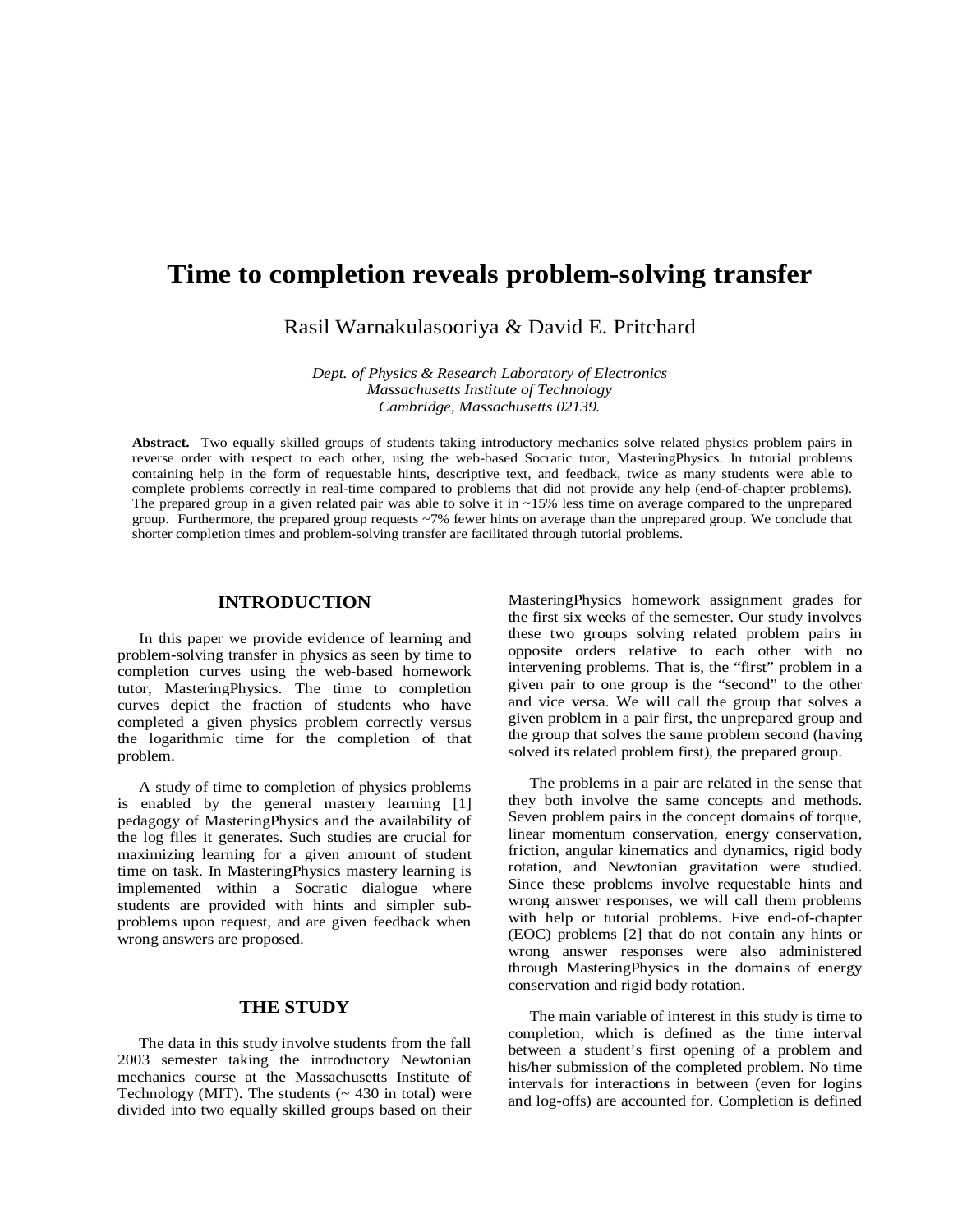as finishing all the main parts of a given problem correctly (finishing sub-parts when hints are requested is not required). We chose to bin the data in time intervals of 0.5 using a logarithmic time scale (a factor of 1.6 per bin in real time).

#### **RESULTS AND CONCLUSIONS**

1. **Three groups:** We identify three major groups of students in completing a given problem by plotting the rate of completion against logarithmic time (see Fig. 1). The three groups occur, consistently separated by a local minimum, in all fourteen tutorial problems.



**FIGURE 1.** The rate of completion graphs for three representative tutorial problems reveal three distinct peaks. In the order of increasing time, these peaks correspond to the quick responders, the real-time solvers, and the delayed solvers.

The "quick responders" (~10% of the students in the course) are able to finish the problem within 2.5 minutes. These students typically do not request any help (hints) or submit wrong answers. The peak that occurs after about 2.2 hours, we identify as "delayed solvers." These students request help within MasteringPhysics and submit incorrect answers (see Fig. 2). We believe that the majority of both the quick responders and the delayed solvers seek assistance outside MasteringPhysics. This may indicate intellectual dishonesty on the part of quick responders and/or help from human tutors for the delayed solvers. Indeed, further analysis show that the more quick responses a student submits, the more his/her score is below average in the paper-based final examination.

The most interesting group from the view point of problem-solving, we believe, is the "real-time solvers" – they complete the problem in the interval from 2.5 minutes to 2.2 hours, generally using hints and feedback (For two gravitation problems this peak is shifted towards longer times and occur between 7 minutes to 6 hours). This group corresponds to the prominent central peak in rate of completion graphs. Since these students seem to struggle with the problem by giving wrong answers and requesting hints within reasonable time intervals we believe that they solve problems in real-time (see Fig. 2).



**FIGURE 2.** The break-down of the rate of completion graph for a typical tutorial problem. The real-time and the delayed solvers make mistakes and ask for help.

The PER research community (and others) defines "problem" (as opposed to "exercise") fairly consistently – the route to solution is not immediately apparent to the student. We therefore feel these questions are "problems" for the real-time solvers since the central peak mainly consists of students who give wrong answers and/or request hints (at the expense of a penalty of their homework grade), and only a small minority answer without either of these indications of struggle.

2. **Sigmoidal shape for "real-time solvers":** The time to completion graphs for real-time solvers (which are the integral curves of the rate of completion curves) yield S-shaped (sigmoid) curves for all problems with help (see Fig. 3). This observation is interesting since the sigmoid curve plays a prominent role in growth models [3] and time to completion of other psychological tasks [4,5] from sentence completion [6] to pigeon learning [7]. These curves are important for short term and long term objectives. Short term, they indicate whether certain instructional strategies will help more students obtain the correct solutions with less expenditure of time, and enable measurements of knowledge transfer per unit time. Longer term, they will seriously constrain models of human problem solving which must be able to predict the detailed shape observed (as is already the case for pigeon learning [7]).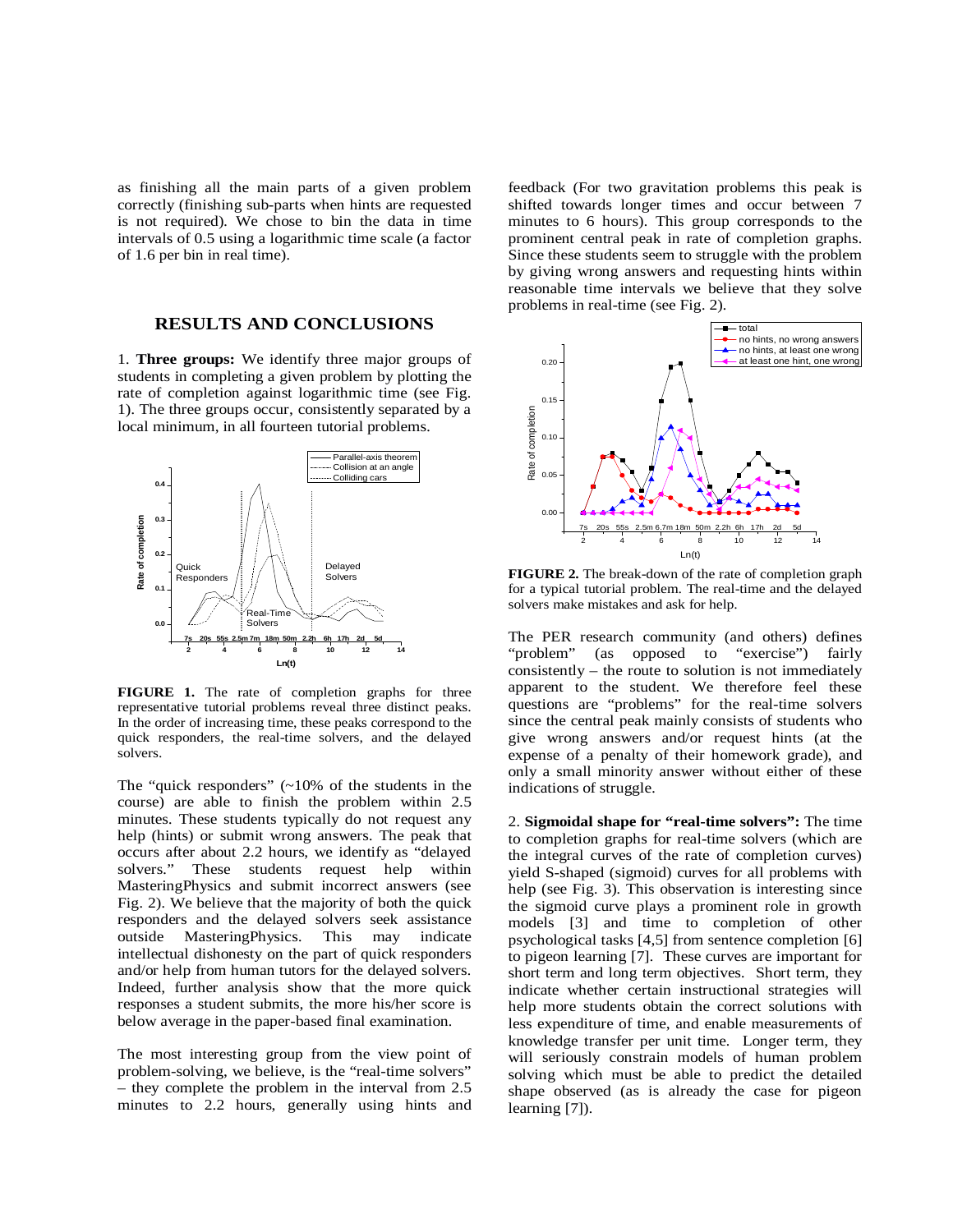

**FIGURE 3.** The integral of the rate of completion curve of a typical tutorial is sigmoidal or S-shaped. This shape is a characteristic of psychological tasks.

3. **Logistic and Boltzmann fit best:** The high signal to noise ratio of our S-shaped time to completion curves for real-time solvers invites a more detailed fit. For this, we picked three sigmoidal functions even though we have no a priori reason (e.g. they do not result from plausible "growth models" of problem solving):

Logistic *f*

$$
\dot{L}(x) = \frac{a - b}{1 + \left(\frac{x}{x_C}\right)^p}
$$

 $B(x) = \frac{a-b}{1+x}$ 

+ *b*

Boltzmann *f*

Gompertz

 $\frac{a}{1 + e^{(x - x_c)/d}} + b$  $f_G(x) = ae^{-e^{-k(x-b)}}$ 

These were considered as both functions of time  $(x = t)$  and functions of logarithmic time [x=Ln(t)]. We fitted the differentials of the above functions to the rate of completion curves in order to eliminate the interdependency among the data taken from different times, and to remove the effects of the quick responders and delayed solvers. This also allowed us to use the reduced chi-square  $(\chi^2/v)$  goodness-of-fit test as well as the more sophisticated second order Akaike information criterion  $(AIC_c)$  [8,9]. We find that the Logistic and the Boltzmann functions using x=Ln(t) are both good fits  $(\chi^2/\nu=1.15)$  and are preferred for our data (i.e.  $\Delta AIC_c > 4$ ) relative to the Gompertz or to any function of linear time.

In order to see if our finding of the preference for  $x=Ln(t)$  has precedents, we reanalyzed the human word recognition data in sentence completion reported by Tulving et al.[6]. These data, when plotted against a logarithmic time, were generally fitted better by a linear model (evidence ratio  $> 100$ ) than with any of the above sigmoidal functions. We also find, when considering the data in linear time (as originally reported by Tulving et al.), that the Gompertz model seems more likely  $(ΔAIC<sub>c</sub> >4)$  than the linear, the Logistic, or the Boltzmann. The only precedent we have found for the superiority of Ln(t) is in computer adapted testing [10] where a reanalysis of the data seems to favor this independent variable. In this context we note that it is for complex tasks like the problems given in our study but unlike the simple tasks in [4-7].

4. **Lack of hints reduces "real-time solvers."** We find clear differences in time to completion curves between tutorial problems (which contain hints and feedback to specific wrong answers) and the EOC problems (which do not). The S-shape typically becomes linear in EOC problems for the real-time solver interval. In Fig. 4 we provide an example of this effect for an EOC problem and compare with a tutorial problem both involving the concept of energy conservation. We find that the fraction of real-time solvers is 67±3% for 12 problems with help but is only 33±5% for five EOC problems (see Fig. 4). We feel that these problems are sufficiently equal in difficulty that this factor of two difference almost certainly results from the presence of tutoring.



**FIGURE 4.** Twice as many students are able to solve a given tutorial problem with hints and wrong answer responses in real-time  $(2.5 \text{ min.} - 2.2 \text{ hrs})$  compared to an end-of-chapter (EOC) problem.

5. **Problem-solving transfer to related problems:**  We find that learning and problem-solving transfer [11] takes place from one related problem to another in the sense that the prepared group have a time advantage of 14.6±2.2% on average over the